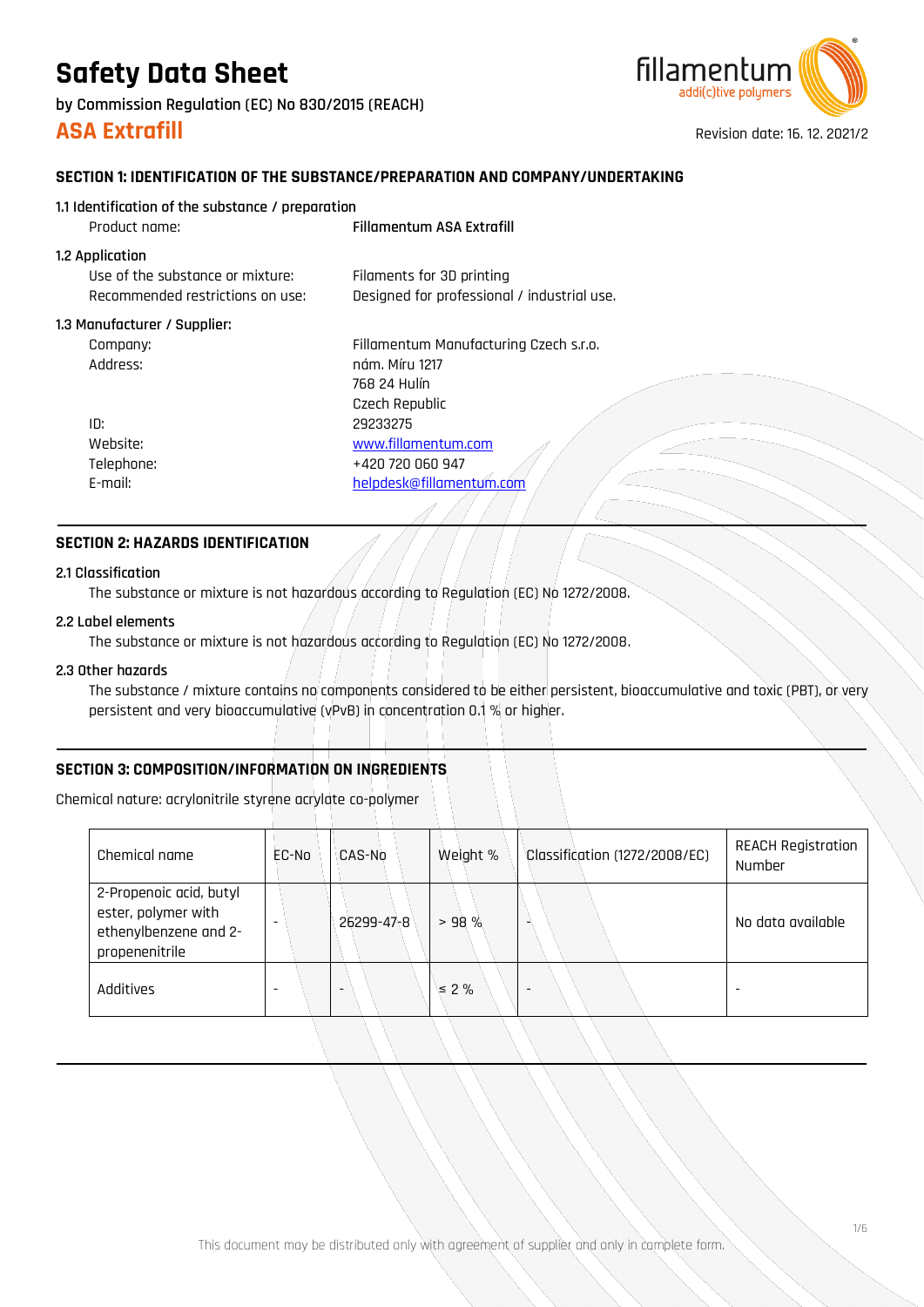**by Commission Regulation (EC) No 830/2015 (REACH)**



**ASA Extrafill ASA Extrafill Revision date: 16. 12. 2021/2** 

### **SECTION 4: FIRST AID MEASURES**

|  |  |  |  | 4.1 Description of first aid measures |  |
|--|--|--|--|---------------------------------------|--|
|  |  |  |  | .                                     |  |

| First aider needs to protect himself.                                                        |                                                                                                                                                                          |  |
|----------------------------------------------------------------------------------------------|--------------------------------------------------------------------------------------------------------------------------------------------------------------------------|--|
| Remove from exposure, lie down. Keep the victim at rest. Do not leave the victim unattended. |                                                                                                                                                                          |  |
| Eye contact:                                                                                 | Protect the unhurt eye. Remove the contact lenses. Rinse eyes and eyelids with<br>plenty of water for more than 10 minutes. If symptoms occur, get medical<br>attention. |  |
| Skin contact:                                                                                | Wash off immediately with plenty of water while removing all contaminated<br>clothes and shoes. Do not remove the piece from skin. Get medical attention.                |  |
| Ingestion:                                                                                   | Rinse mouth. Get medical attention.                                                                                                                                      |  |
| Inhalation:                                                                                  | Move to fresh air. If symptoms occur, get medical attention.                                                                                                             |  |
|                                                                                              | 4.2 Most important symptoms and effects, both acute and delayed                                                                                                          |  |
| Hazards:                                                                                     | Risk of burns caused by hot melt.                                                                                                                                        |  |

### **4.3 Indication of any immediate medical attention and special treatment needed**

Continue with first aid measures.

Depending on the pathology and clinical findings, patient monitoring and symptomatic treatment are necessary.

### **SECTION 5: FIREFIGHTING MEASURES**

### **5.1 Extinguishing media**

| Suitable extinguishing media:                                                               | Water, water spray, foam, carbon dioxide (CO <sub>2</sub> ), sand, alcohol-resistant foam,<br>chemical powder. |
|---------------------------------------------------------------------------------------------|----------------------------------------------------------------------------------------------------------------|
| Unsuitable extinguishing media:                                                             | High volume water jet.                                                                                         |
| 5.2 Special hazards arising from the substance or mixture<br>Hazardous combustion products: | In case of fire, toxic and caustic fumes may be released. See Section 10.                                      |
| 5.3 Advice for firefighters<br>Special protective equipment for<br>fire-fighters:           | Wear self-contained breathing apparatus and personal protective equipment.                                     |
| Other information:                                                                          | Usual measures in case of chemical fire.                                                                       |

### **SECTION 6: ACCIDENTAL RELEASE MEASURES**

### **6.1 Personal precautions, protective equipment and emergency procedures**

Evacuate personnel to safe areas. Do not walk on spilled material. Avoid dust formation. Avoid contact with skin, eyes and clothing. Use personal protective equipment. Ensure adequate ventilation.

### **6.2 Environmental precautions**

Do not release into the environment. Prevent from entering into drains or water courses.

### **6.3 Methods and material for containment and cleaning up**

Avoid dust formation. Throw into appropriate disposal containers.

### **6.4 Reference to other sections**

Wear personal protective equipment. For other disposal see Section 8 and 13.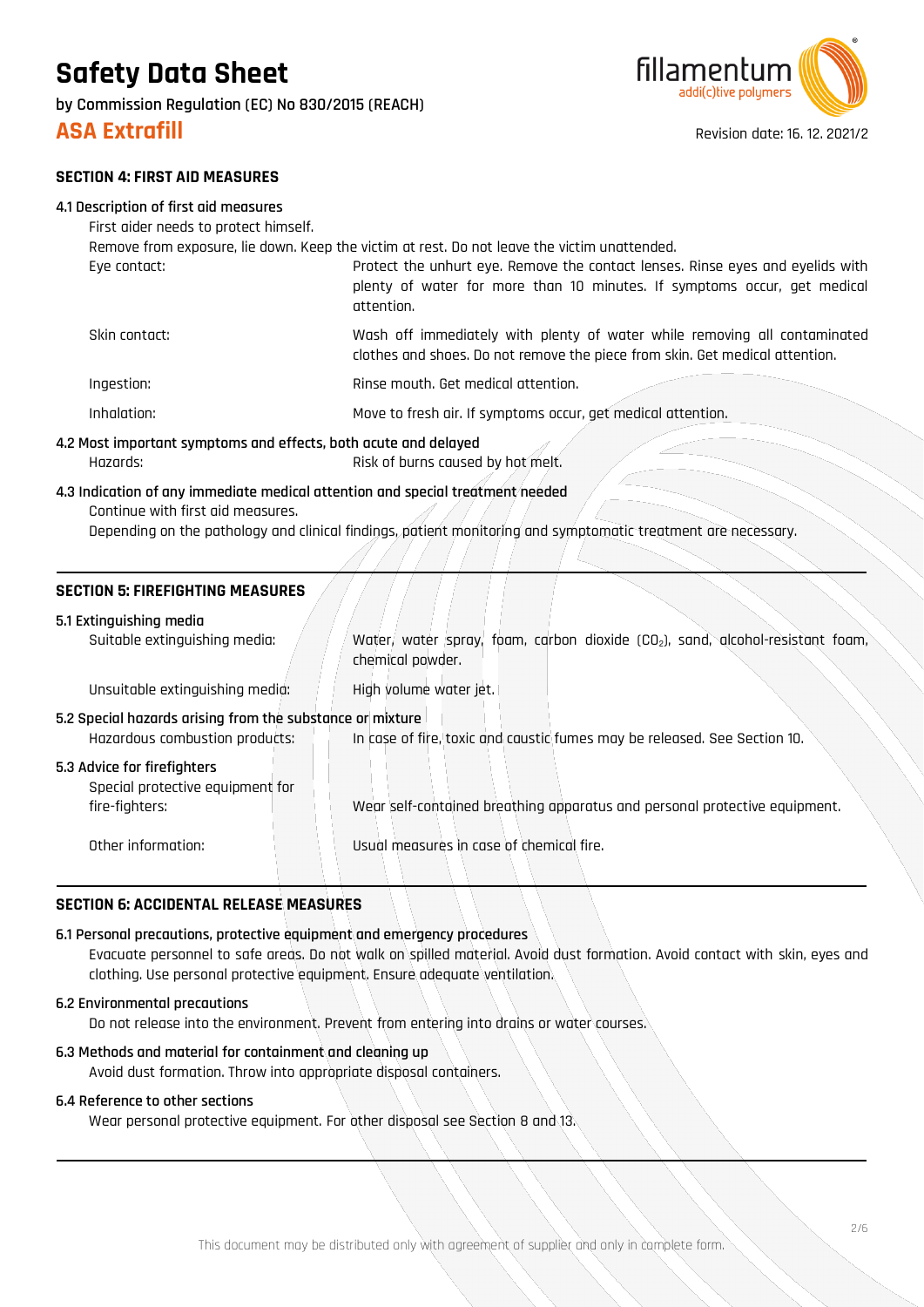**by Commission Regulation (EC) No 830/2015 (REACH)**

### **SECTION 7: HANDLING AND STORAGE**

### **7.1 Precautions for safe handling**

Avoid dust formation. Protect from moisture. In thermal processing: Risk of skin burns.

Provide appropriate exhaust ventilation at machinery and at places where dust can be generated. Avoid exceeding the given occupational exposure limits (see Section 8).

Handle in accordance with good industrial hygiene and safety practice. Avoid contact with skin, eyes, and clothing. Wear personal protective equipment. Wash hands thoroughly after handling. Do not eat, drink, or smoke when using this product.

### **7.2 Conditions for safe storage, including any incompatibilities**

### **Storage**

Keep the package well closed and dry in a dry and well-ventilated place. Protect from moisture, water. Keep away from food, drink and animal feeding stuffs.

Storage temperature:  $\sim$  40 °C

### **7.3 Specific end uses**

No information is available.

### **SECTION 8: EXPOSURE CONTROLS/PERSONAL PROTECTION**

### **8.1 Control parameters**

No information available.

### **8.2 Exposure controls**

| Individual protection measures, such as personal protective equipment<br>Wear safety glasses.<br>Eye protection: |                                                                                                                                                                                                                                                                                                               |  |  |  |
|------------------------------------------------------------------------------------------------------------------|---------------------------------------------------------------------------------------------------------------------------------------------------------------------------------------------------------------------------------------------------------------------------------------------------------------|--|--|--|
| Hand protection:                                                                                                 | Wear protective gloves. Use barrier cream regularly. Protective heat-insulating<br>gloves are to be used during thermal processing.                                                                                                                                                                           |  |  |  |
| Respiratory protection:                                                                                          | Do not breathe dust. In case of dust or aerosol formation use respiration with an<br>approved filter. Note time limit for wearing respiratory protective equipment. In<br>the case of vapour formation, use a respirator with an approved filter. Respirator<br>with filter for organic vapour.               |  |  |  |
| Skin and body protection:                                                                                        | Wear protective clothes.                                                                                                                                                                                                                                                                                      |  |  |  |
| Hygiene Measures:                                                                                                | Do not eat, drink or smoke while using the product. Wash hands before breaks<br>and immediately after handling the product. Wash contaminated clothing before<br>re-use.                                                                                                                                      |  |  |  |
| Type of filter:                                                                                                  | Type of particles (P)<br>Thermal decomposition<br>Combined type, particles, inorganic and acid fumes/vapours, ammonia/amines,<br>organic vapours (ABEK-P).<br>In case of short-term contact, use breathing apparatus with filter, in case of<br>intensive or longer exposition, use self-breathing apparatus. |  |  |  |



**ASA Extrafill ASA Extrafill Revision date: 16. 12. 2021/2**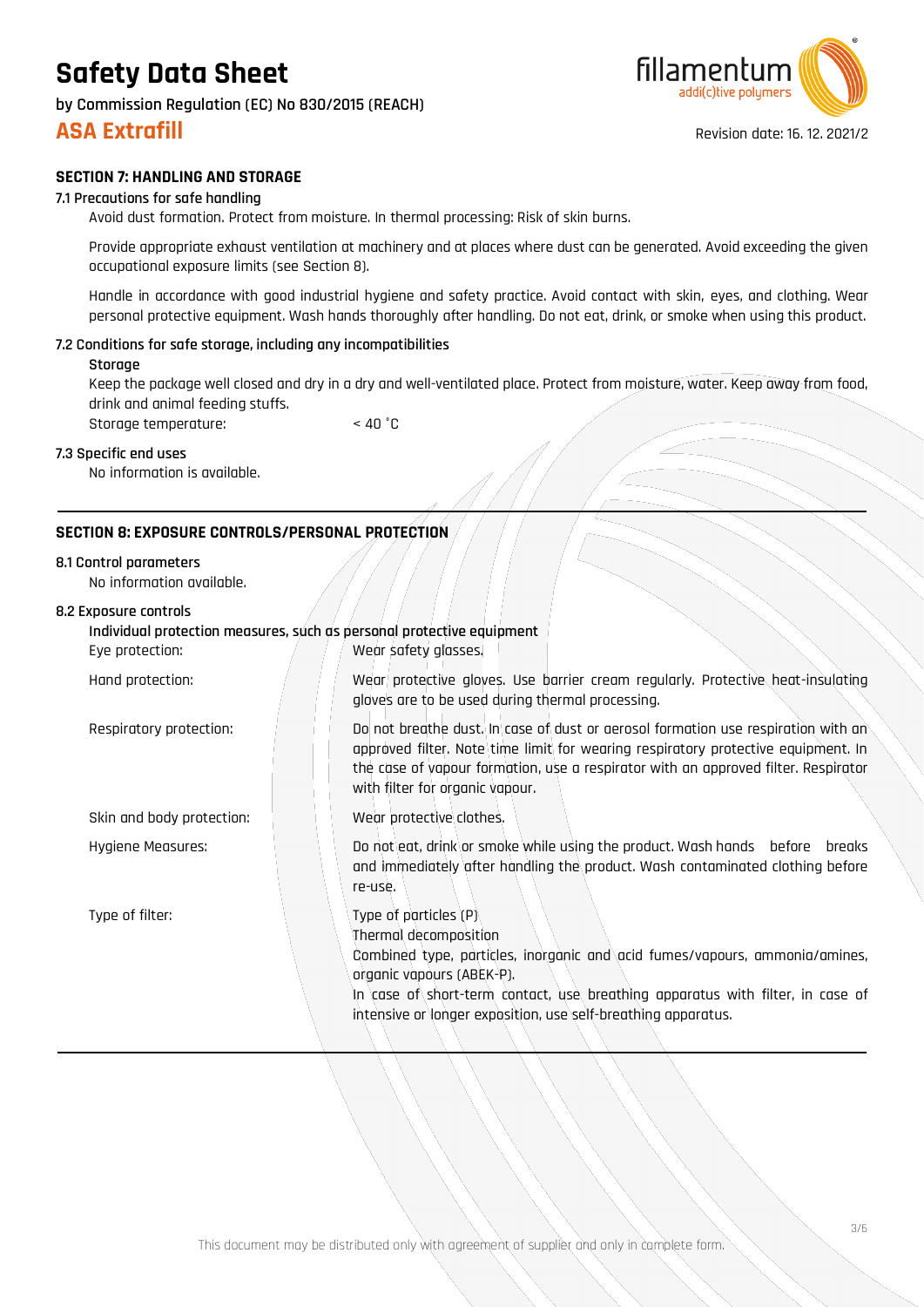**by Commission Regulation (EC) No 830/2015 (REACH)**



**ASA Extrafill ASA Extrafill Revision date: 16. 12. 2021/2** 

### **SECTION 9: PHYSICAL AND CHEMICAL PROPERTIES**

### **9.1 Information on basic physical and chemical properties**

| Physical Appearance:                                     | Solid, natural or coloured filament |
|----------------------------------------------------------|-------------------------------------|
| Odour:                                                   | Odourless                           |
| Boiling point/boiling range:                             | Not applicable<br>Decomposition     |
| Flash point:                                             | Not applicable                      |
| Evaporation rate:                                        | Not applicable                      |
| Flammability (solid, gas)                                | Not applicable                      |
| Vapour pressure                                          | Not applicable                      |
| Vapour density                                           | Not applicable                      |
| Density                                                  | 1.07 $g/cm^{3}$                     |
| Solubility:<br>Water solubility                          | Insoluble substance                 |
| <b>Partition Coefficient</b><br>(n-octanol/water)        | Not applicable                      |
| Auto-ignition temperature:                               | >400 °C                             |
| Decomposition temperature:                               | > 300 °C                            |
| Dynamic viscosity:                                       | Not applicable                      |
| Kinematic viscosity:                                     | Not applicable                      |
| Explosiveness:                                           | Not applicable                      |
| 9.2 Other information<br>No other information available. |                                     |

### **SECTION 10: STABILITY AND REACTIVITY**

### **10.1 Reactivity**

Stable under normal conditions.

### **10.2 Chemical stability**

Stable under recommended storage conditions.

## **10.3 Possibility of hazardous reactions**

No hazardous reactions are known.

## **10.4 Conditions to avoid**

Extremes of temperature and direct sunlight.

### **10.5 Incompatible materials**

Strong oxidizing agents. Strong acids. Strong bases. Halogenated carbohydrates.

### **10.6 Hazardous decomposition products**

Decomposition products on thermal decomposition: Carbon monoxide, Carbon dioxide, Nitrogen oxides (NOx), hydrocyanic acid (HCN).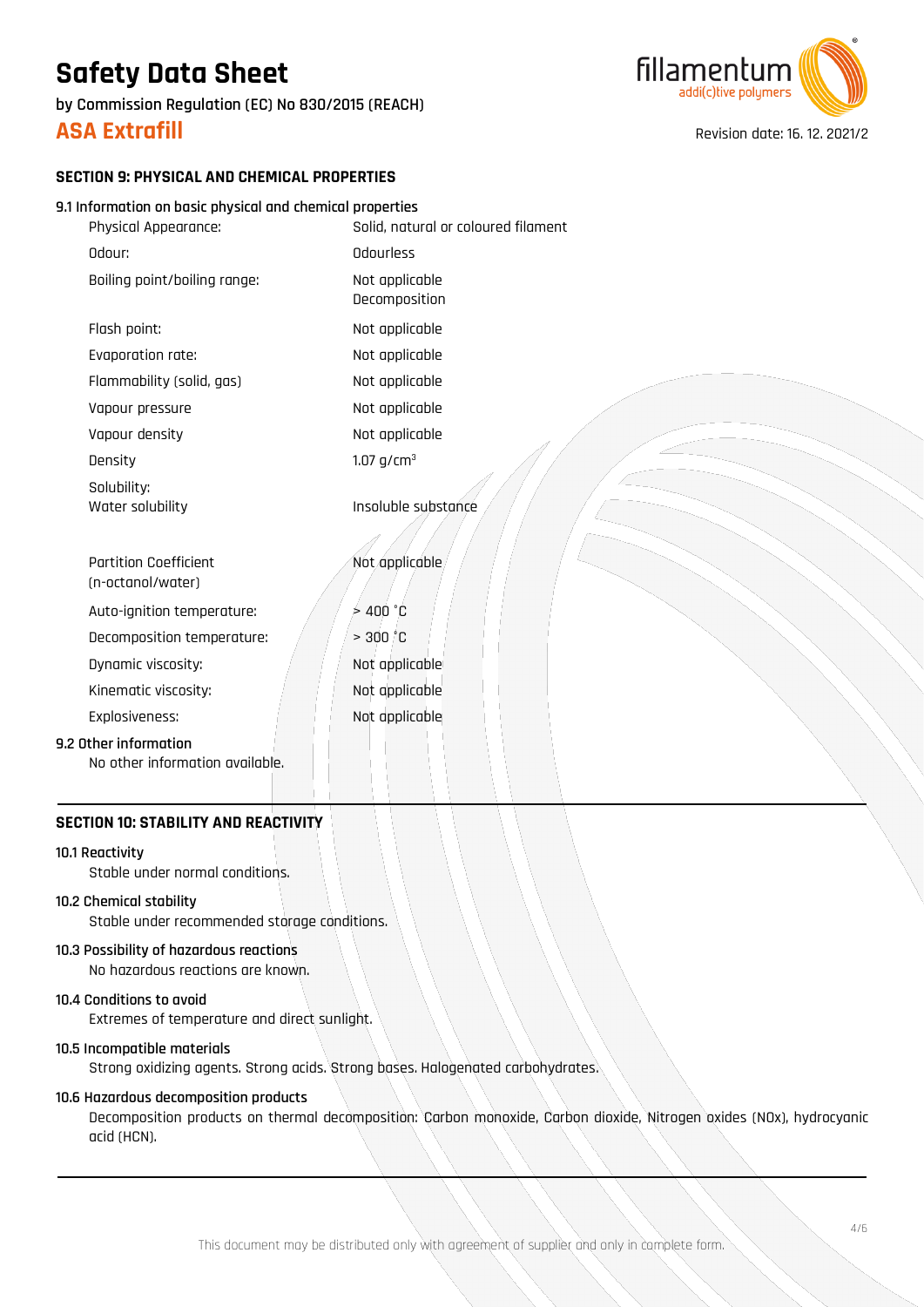**by Commission Regulation (EC) No 830/2015 (REACH)**



**ASA Extrafill ASA Extrafill Revision date: 16. 12. 2021/2** 

### **SECTION 11: TOXICOLOGICAL INFORMATION**

### **11.1 Information on toxicological effects**

| Acute toxicity, orally:                | no data available                                                     |
|----------------------------------------|-----------------------------------------------------------------------|
| Acute toxicity, dermally:              | no data available                                                     |
| Acute toxicity, inhalation:            | no data available                                                     |
| Primary irritant effect:               | no data available                                                     |
|                                        | thermal decomposition may cause release of irritant gases and vapours |
| Mucous membrane irritation:            | no data available                                                     |
| Sensitization:                         | no data available                                                     |
| Subacute, subchronic and               |                                                                       |
| long-lasting toxicity:                 | no data available                                                     |
| Carcinogenicity:                       | no data available                                                     |
| Reproductive toxicity, fertility:      | no data available                                                     |
| Reproductive toxicity, teratogenicity: | no data available                                                     |
| Genotoxicity in vitro:                 | no data available                                                     |
| Genotoxicity in vivo:                  | no data available                                                     |
| STOT - single exposure:                | no data known                                                         |
| STOT - repeated exposure:              | no data known                                                         |
| Aspiration toxicity:                   | no data available                                                     |
| CMR assessment:                        | no data available                                                     |
|                                        |                                                                       |

### **SECTION 12: ECOLOGICAL INFORMATION**

### **12.1 Toxicity**

No data available

## **12.2 Persistence and degradability**

This product is not biodegradable.

**12.3 Bioaccumulative potential** No data available

**12.4 Mobility in soil** No data available

### **12.5 Results of PBT and vPvB assessment**

The substance / mixture contains no components considered to be either persistent, bioaccumulative and toxic (PBT), or very persistent and very bioaccumulative (vPvB) in concentration 0.1 % or higher.

### **12.6 Other adverse effects**

No other information available.

### **SECTION 13: DISPOSAL CONSIDERATIONS**

### **13.1 Waste treatment methods**

Preferred way of disposal is recycling. If compliant with local regulation, product can be landfilled or incinerated.